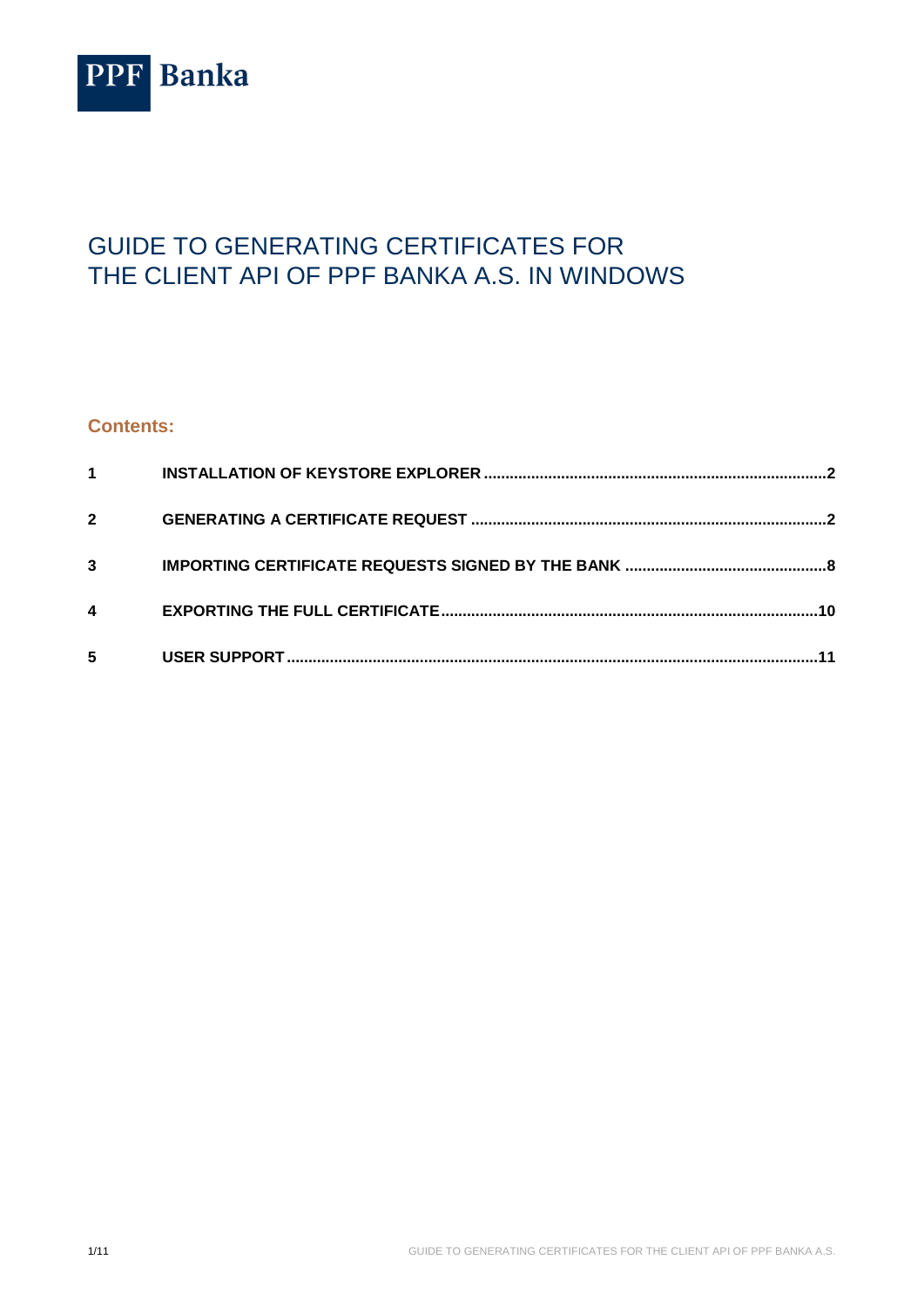

### <span id="page-1-0"></span>**1 Installation of KeyStore Explorer**

To generate certificate requests for the Client API, first install KeyStore Explorer.

(official website: [www.keystore-explorer.org\)](https://keystore-explorer.org/)

### <span id="page-1-1"></span>**2 Generating a certificate request**

The same procedure is used to generate a Client Certificate request and to generate a Signing Certificate request. The only difference is in the data you enter.

To generate a certificate request you will need the strings sent to you by PPF banka a.s. (the "Bank").

Examples of strings received from the Bank:

- Client Certificate string: openssl req -new -newkey rsa:2048 -nodes -out Client\_cert.csr -keyout Client\_cert.key -subj "/O=První strojírenská a.s./CN=I00001234"
- Signing Certificate string: openssl req -new -newkey rsa:2048 -nodes -out User\_cert.csr -keyout User\_cert.key -subj "/O=Josef Novák/CN=P00012345"

To generate a certificate request, choose **File** and **New**.

| File<br>Edit<br>View        | Tools Examine Help |                          |                              | KeyStore Explorer 5.5.1      |  | $\times$ |
|-----------------------------|--------------------|--------------------------|------------------------------|------------------------------|--|----------|
| n<br>New                    | Ctrl-N             |                          | $R R R R = 0   Q Q   Q$      |                              |  |          |
| Open                        | Ctrl-O             |                          |                              |                              |  |          |
| <b>Company</b> Open Special |                    |                          |                              |                              |  |          |
| $\circ$ Close               | Ctrl-W             |                          |                              |                              |  |          |
| <b>Close All</b>            | Ctrl+Shift-W       |                          |                              |                              |  |          |
| $\Box$ Save                 | Ctrl-S             |                          |                              |                              |  |          |
| Save As                     | Ctrl+Alt-S         |                          | <b>KeyStore Explorer</b>     |                              |  |          |
| Save All                    | Ctrl+Shift-S       |                          | <b>Quick Start</b>           |                              |  |          |
| <b>B</b> Recent Files       |                    |                          |                              |                              |  |          |
| <b>B</b> Exit               | Alt-F4             |                          |                              |                              |  |          |
|                             |                    | Create a<br>new KeyStore | Open an<br>existing KeyStore | Open the<br>Default KeyStore |  |          |

A window will appear where you can choose the file type – select **JKS** then confirm with **OK**.

| ×<br>New KeyStore Type                                                                                             |
|--------------------------------------------------------------------------------------------------------------------|
| Select the type of the new KeyStore:<br>$\bigcirc$ PKCS #12<br><b>JCEKS</b><br>$\odot$ JKS<br>BKS-V1<br><b>BKS</b> |
| <b>UBER</b><br><b>BCFKS</b><br>Cancel<br>OK                                                                        |

Next, click on the icon in the toolbar showing keys with a green plus sign (Generate Key Pair).

| File Edit View Tools Examine Help |                   |           |                 | Untitled-1 * - KeyStore Explorer 5.5.1 |                      |  |
|-----------------------------------|-------------------|-----------|-----------------|----------------------------------------|----------------------|--|
|                                   |                   |           |                 |                                        |                      |  |
| Untitled-1* *                     | Generate Key Pair |           |                 |                                        |                      |  |
| <b>Entry Name</b>                 |                   | Algorithm | <b>Key Size</b> | Certificate Expiry                     | <b>Last Modified</b> |  |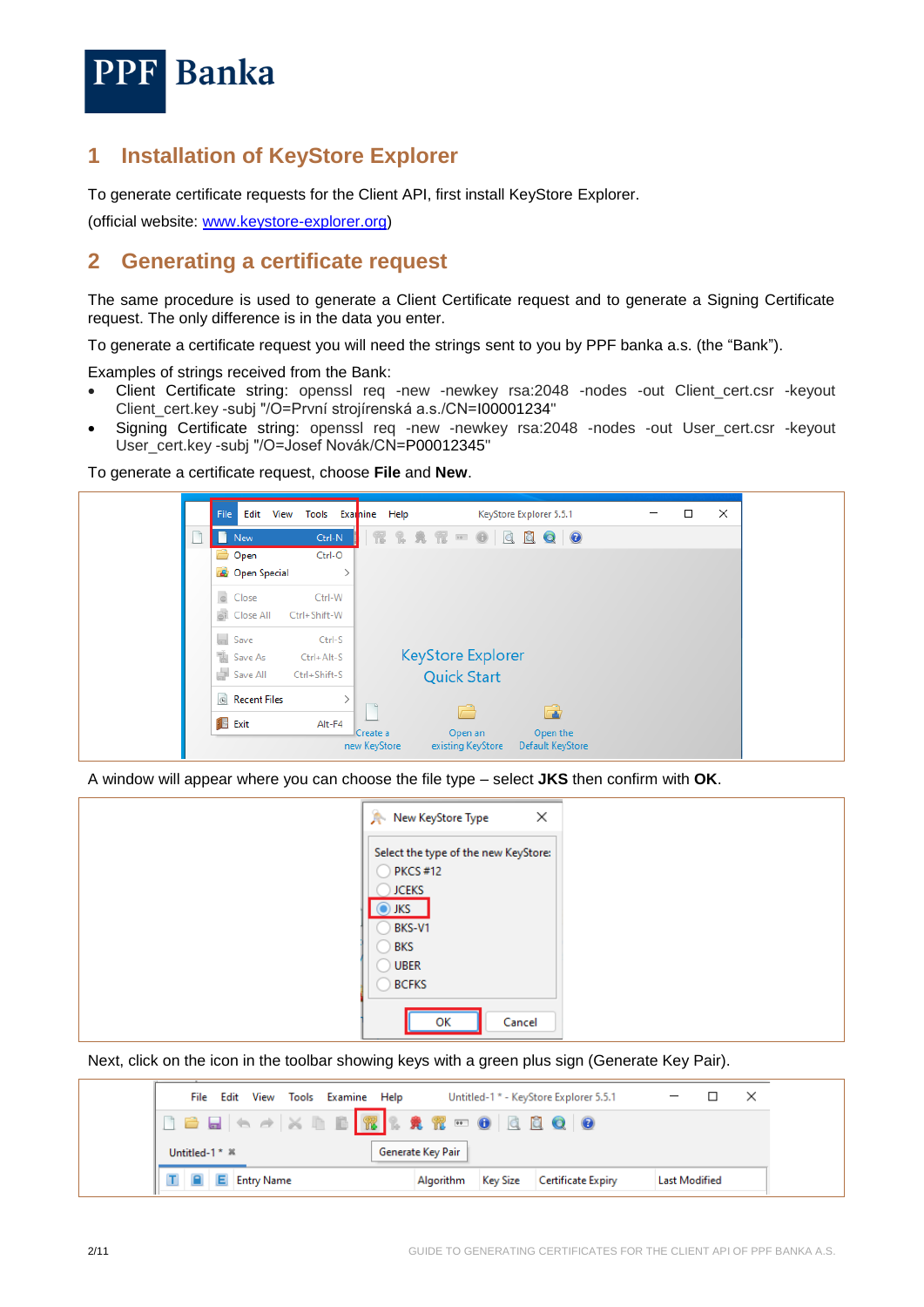

In the window that appears, select the **RSA** key type then confirm with **OK**.

|                | <b>Generate Key Pair</b> |                   | ×            |
|----------------|--------------------------|-------------------|--------------|
|                | Algorithm Selection      |                   |              |
| $\odot$ RSA    | Key Size:                | 2,048 $\Diamond$  |              |
| $\bigcirc$ DSA | Key Size:                | $1,024$ $\circ$   |              |
| $\bigcirc$ EC  | Set:                     | <b>ANSI X9.62</b> | $\checkmark$ |
|                | Named Curve: prime256v1  |                   | $\checkmark$ |
|                |                          |                   |              |
|                |                          | Cancel<br>ОК      |              |

In the next window, click on the book icon.

| <b>Generate Key Pair Certificate</b> | $\times$                                                                |
|--------------------------------------|-------------------------------------------------------------------------|
|                                      | Version: Version 1 O Version 3                                          |
| Signature Algorithm:                 | SHA-256 with RSA<br>$\checkmark$                                        |
| <b>Validity Start:</b>               | 野<br>2022-03-21 15:36:43 CET                                            |
| <b>Validity Period:</b>              | ♦<br>$\sqrt{\text{Year(s)}}$<br>Apply<br>1 <sup>1</sup><br>$\checkmark$ |
| <b>Validity End:</b>                 | 野<br>2023-03-21 15:36:43 CET                                            |
| Serial Number:                       | 1647873403                                                              |
| Name:                                |                                                                         |
|                                      | <b>Add Extensions</b>                                                   |
|                                      | Cancel<br>OК                                                            |

Enter the following identification data from the string you received from the Bank:

| <b>Field</b>                  | Data to be entered                                                                                                                                                                                                                                |
|-------------------------------|---------------------------------------------------------------------------------------------------------------------------------------------------------------------------------------------------------------------------------------------------|
| <b>Common Name (CN):</b>      | Enter the data from the string that follows the element "CN":<br>for a Client Certificate, this data starts with the letter $I - e.g. 100001234$<br>for a Signing Certificate, this data starts with the letter $P - e.g. P00012345$<br>$\bullet$ |
| <b>Organization Name (O):</b> | Enter the data from the string that follows the element "O":<br>for a Client Certificate, this is the client name - e.g. První strojírenská a.s.<br>for a Signing Certificate, this is the name and surname of the API User<br>- e.g. Josef Novák |

Remove the other fields.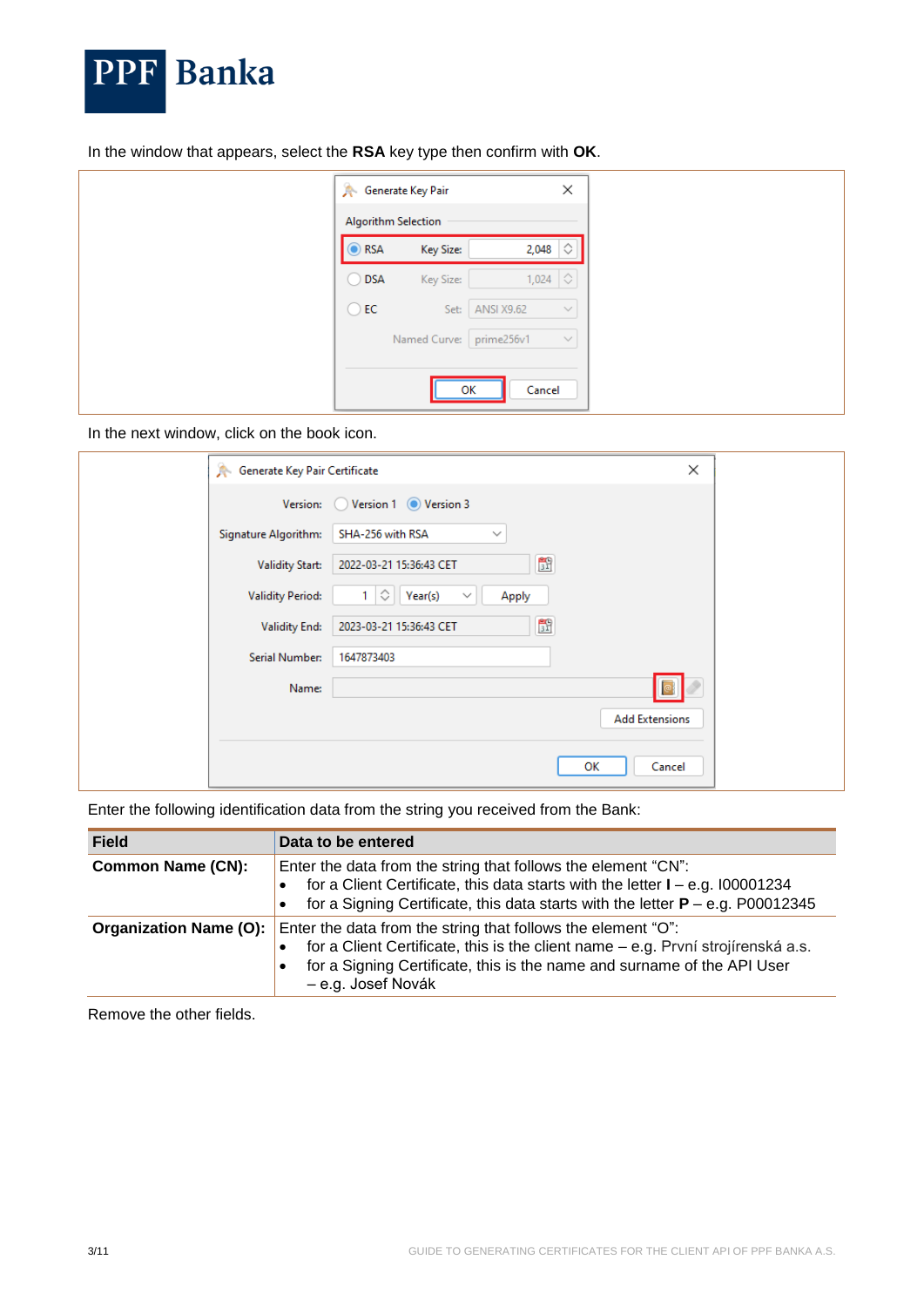| Name                                                                         | $\times$  |
|------------------------------------------------------------------------------|-----------|
| Common Name <sup>(CN)</sup> :<br>100001234<br>$\checkmark$                   | $+$<br>H. |
| Organization Unit (OU):<br>$\checkmark$                                      |           |
| Organization Name <sup>(O):</sup><br>První strojírenská a.s.<br>$\checkmark$ | $+$       |
| Locality Name (L):<br>$\checkmark$                                           | ÷         |
| State Name (ST):<br>$\checkmark$                                             | $\ddot{}$ |
| Country (C):<br>$\checkmark$                                                 | $\ddot{}$ |

Example of the data entered for a Client Certificate request:

**DDD** D

 $\blacksquare$ 

String received: openssl req -new -newkey rsa:2048 -nodes -out Client\_cert.csr -keyout Client\_cert.key -subj "/**O**=**První strojírenská a.s.**/**CN**=**I00001234**"

| <b>A</b> Name                          |                         | ×            |
|----------------------------------------|-------------------------|--------------|
| Common Name (CN):<br>$\checkmark$      | 100001234               | $+$ $+$      |
| Organization Name (O):<br>$\checkmark$ | První strojírenská a.s. | $+$ $+$      |
|                                        |                         |              |
|                                        |                         |              |
|                                        |                         |              |
|                                        |                         |              |
|                                        |                         | Reset        |
|                                        |                         | Cancel<br>ок |

Example of the data entered for a Signing Certificate request:

String received: openssl req -new -newkey rsa:2048 -nodes -out User\_cert.csr -keyout User\_cert.key -subj "/**O**=**Josef Novák**/**CN**=**P00012345**"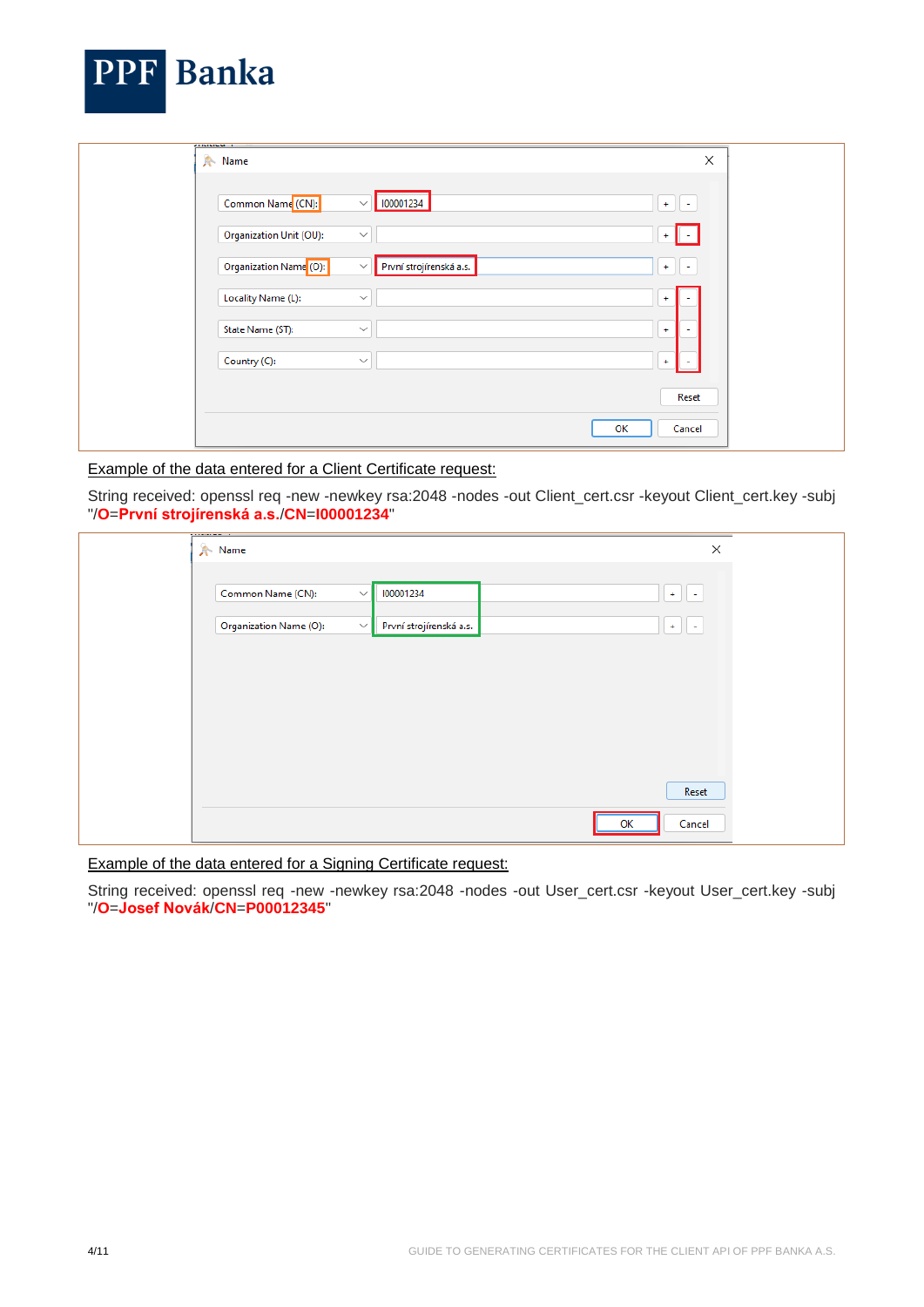| Common Name (CN):      | P00012345<br>$\checkmark$   | $+$ $+$     |
|------------------------|-----------------------------|-------------|
| Organization Name (O): | $\checkmark$<br>Josef Novák | $\pm$<br>H. |
|                        |                             |             |
|                        |                             |             |
|                        |                             |             |

Confirm the data you entered with **OK**, and in the next window click **OK** again.

| Generate Key Pair Certificate |                                                      | ×                     |
|-------------------------------|------------------------------------------------------|-----------------------|
| Version: 0                    | Version 1 Version 3                                  |                       |
| Signature Algorithm:          | SHA-256 with RSA<br>$\checkmark$                     |                       |
| <b>Validity Start:</b>        | 野<br>2022-03-21 15:36:43 CET                         |                       |
| <b>Validity Period:</b>       | $\Diamond$<br>1.<br>Year(s)<br>Apply<br>$\checkmark$ |                       |
| <b>Validity End:</b>          | 野<br>2023-03-21 15:36:43 CET                         |                       |
| Serial Number:                | 1647873403                                           |                       |
| Name:                         | CN=100001234,O=První strojírenská a.s.               | $\bullet$ $\circ$     |
|                               |                                                      | <b>Add Extensions</b> |
|                               |                                                      |                       |
|                               | ОΚ                                                   | Cancel                |

A window will appear for you to enter a name (alias) for the file. The data from the field **Common Name (CN)** will be automatically pre-populated here. Complete the name using the following format:

- Client Certificate request file:
	- o INNNNNNNN\_CLIENT\_NAME\_CLIENT, where:
		- INNNNNNNN = the data from the field **Common Name (CN)**, followed by an underscore,
		- CLIENT\_NAME = the client name written without diacritics, where any spaces must be replaced with underscores,
		- \_CLIENT = an identifier that shows this is a Client Certificate request,
		- for example: I00001234\_PRVNI\_STROJIRENSKA\_CLIENT
- Signing Certificate request file:
	- o PNNNNNNNNN CLIENT NAME USER, where:
		- PNNNNNNNN = the data from the field **Common Name (CN)**, followed by an underscore,
		- CLIENT\_NAME = the client name written without diacritics, where any spaces must be replaced with underscores,
		- \_USER = an identifier that shows this is a Signing Certificate request;
		- for example: P00012345\_PRVNI\_STROJIRENSKA\_USER.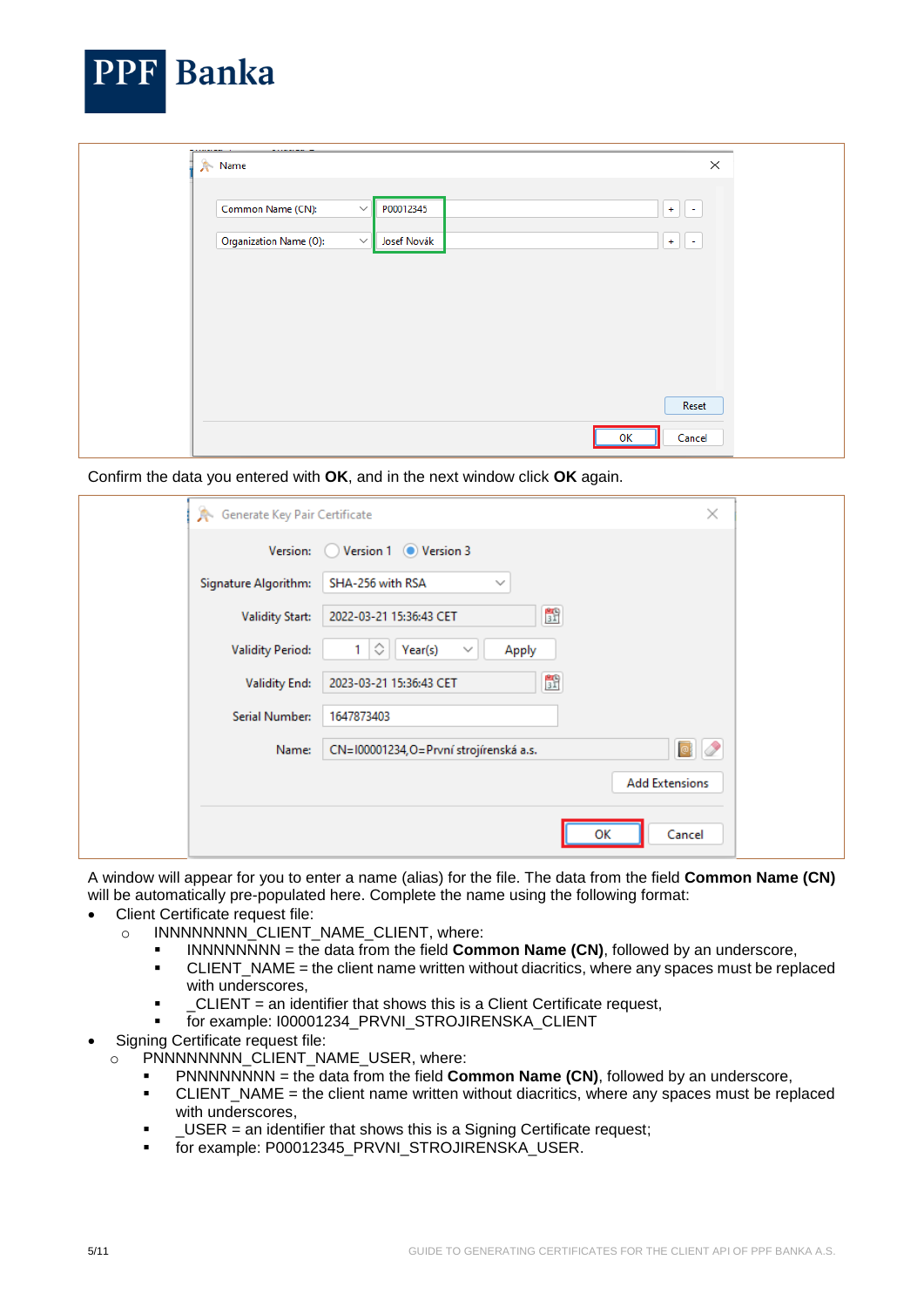

I

Example of completion of the file name (alias) – confirm the data entered with **OK**:

| <b>Client Certificate</b>                | <b>Signing Certificate</b>               |
|------------------------------------------|------------------------------------------|
| New Entry Alias                          | New Key Pair Entry Alias                 |
| Enter Alias: 100001234_PRVNI_STROJIRENSK | Enter Alias: P00012345_PRVNI_STROJIRENSH |
| ок<br>Cancel                             | Cancel<br>ок                             |

The application will prompt you to enter a password for the file – memorise or save this password, then confirm with **OK**.

| New Key Pair Entry Password<br>$\times$        |
|------------------------------------------------|
| Enter New Password:  <br>Confirm New Password: |
| ОΚ<br>Cancel                                   |

A message will be displayed confirming that the keys have been successfully generated

#### – confirm again with **OK**.

| Key Pair Generation Successful.<br>OK |
|---------------------------------------|

The generated file will appear in the application window:

Client Certificate request file:

| View Tools Examine Help<br>File Edit |           |                 | Untitled-1 * - KeyStore Explorer 5.5.1      |                      | $\times$ |
|--------------------------------------|-----------|-----------------|---------------------------------------------|----------------------|----------|
|                                      |           |                 |                                             |                      |          |
| Untitled-1 $*$ $*$<br>Untitled-2 * * |           |                 |                                             |                      |          |
| <b>Entry Name</b>                    | Algorithm | <b>Key Size</b> | Certificate Expiry                          | <b>Last Modified</b> |          |
| i00001234_prvni_strojirenska_client  | RSA       | 2048            | 2023-03-21 15:36:43 CET 2022-03-21 16:15:10 |                      |          |

Signing Certificate request file:

| <b>LOADS</b><br>1000000<br>File Edit | <b>MACHINEERS</b><br><b>STATISTICS</b><br>View<br>Tools | LIBTITION AT KOMATORO WHOLOSOF B.B.<br>Examine<br>Help |            |      | _<br>--<br>Untitled-2 * - KeyStore Explorer 5.5.1 |                      |  |
|--------------------------------------|---------------------------------------------------------|--------------------------------------------------------|------------|------|---------------------------------------------------|----------------------|--|
|                                      |                                                         |                                                        |            |      |                                                   |                      |  |
| Untitled-1 $*$ $*$                   | Untitled-2 * &                                          |                                                        |            |      |                                                   |                      |  |
|                                      | <b>Entry Name</b>                                       |                                                        |            |      | Algorith Key Size   Certificate Expiry            | <b>Last Modified</b> |  |
|                                      | p00012345_prvni_strojirenska_user                       |                                                        | <b>RSA</b> | 2048 | 2023-03-21 16:04:49 CET 2022-03-21 16:12:25 CET   |                      |  |

Right-click on this row and from the context menu select **Generate CSR**.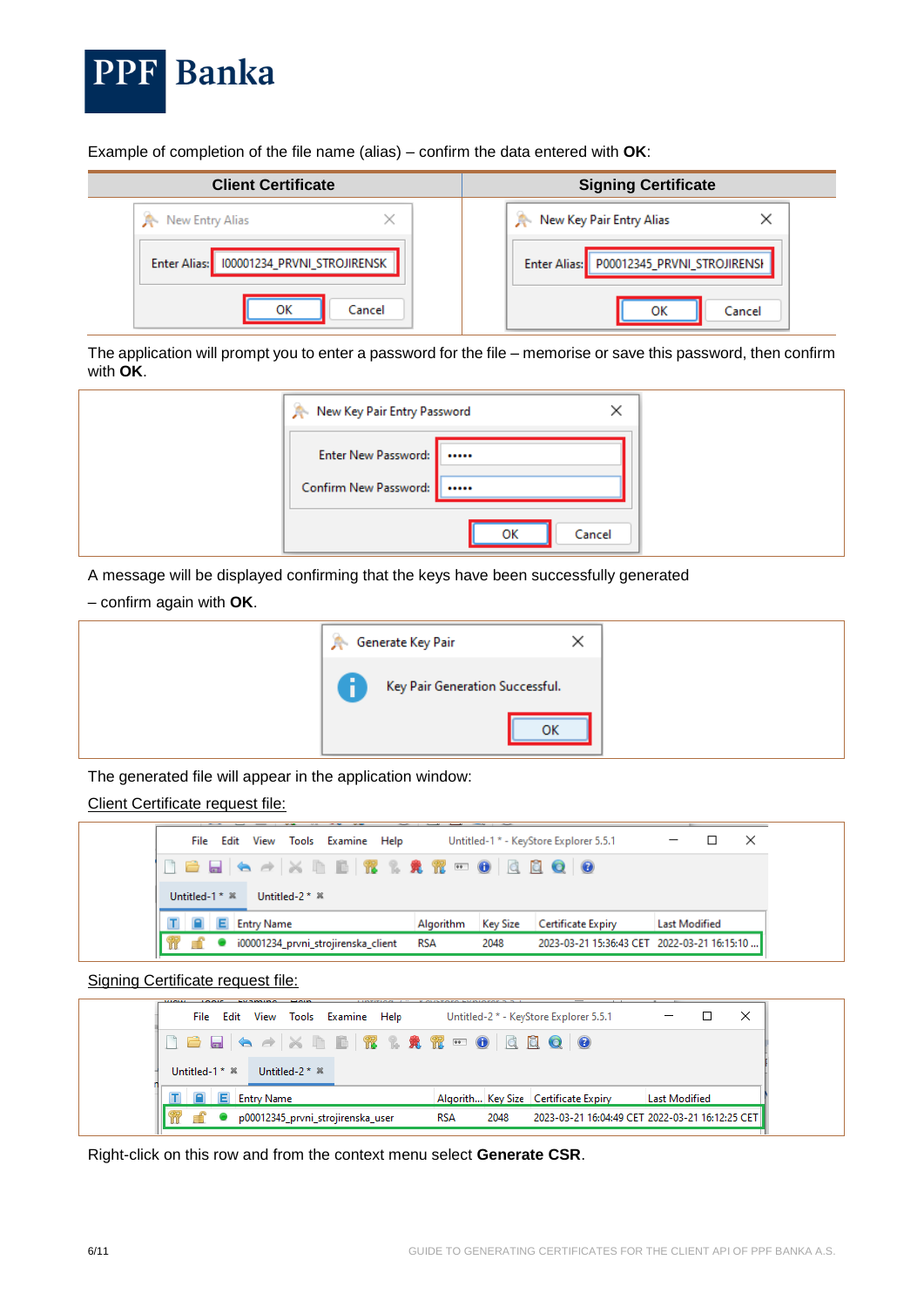

| $\bowtie$ Cut<br>Ctrl-X<br>Copy<br>Ctrl-C<br>盒 Export | F<br>Generate CSR | 2012/03/23<br><b>View Details</b><br>y. | __________ |
|-------------------------------------------------------|-------------------|-----------------------------------------|------------|
|                                                       |                   |                                         |            |
|                                                       |                   |                                         |            |

The details for generating the request will be displayed. Make sure the data is correct, and if necessary change the directory where the request will be saved by using the **Browse** button – **but do not change the file name**.

#### Confirm generation of the request with **OK**.

| Generating a Client Certificate request: |  |  |  |
|------------------------------------------|--|--|--|
|                                          |  |  |  |

| Format: O PKCS #10 SPKAC<br>SHA-256 with RSA<br>Signature Algorithm:<br>$\checkmark$<br>$\bullet$<br>Distinguished Name (DN)<br>CN=100001234,O=První strojírenská a.s.<br>Challenge:<br><b>Optional Company Name:</b><br>$\checkmark$ Add certificate extensions to request<br><b>Extensions:</b><br>C:\Users\uzivatel\i00001234_prvni_strojirenska_client.csr<br><b>CSR File:</b><br>Browse | Generate CSR | × |
|----------------------------------------------------------------------------------------------------------------------------------------------------------------------------------------------------------------------------------------------------------------------------------------------------------------------------------------------------------------------------------------------|--------------|---|
|                                                                                                                                                                                                                                                                                                                                                                                              |              |   |
|                                                                                                                                                                                                                                                                                                                                                                                              |              |   |
|                                                                                                                                                                                                                                                                                                                                                                                              |              |   |
|                                                                                                                                                                                                                                                                                                                                                                                              |              |   |
|                                                                                                                                                                                                                                                                                                                                                                                              |              |   |
|                                                                                                                                                                                                                                                                                                                                                                                              |              |   |
|                                                                                                                                                                                                                                                                                                                                                                                              |              |   |
| Cancel                                                                                                                                                                                                                                                                                                                                                                                       |              |   |

#### Generating a Signing Certificate request:

|                               | .                                                       |               |
|-------------------------------|---------------------------------------------------------|---------------|
| Generate CSR                  |                                                         | ×             |
|                               | Format: PKCS#10 SPKAC                                   |               |
| Signature Algorithm:          | SHA-256 with RSA<br>$\checkmark$                        |               |
| Distinguished Name (DN)       | CN=P00012345,O=Josef Novák                              | $\bullet$     |
| Challenge:                    |                                                         |               |
| <b>Optional Company Name:</b> |                                                         |               |
| <b>Extensions:</b>            | $\sqrt{}$ Add certificate extensions to request         |               |
| <b>CSR File:</b>              | C:\Users\uzivatel\p00012345_prvni_strojirenska_user.csr | <b>Browse</b> |
|                               |                                                         |               |
|                               |                                                         | Cancel<br>ок  |

A message is displayed, confirming the successful generation of a .csr file with the certificate request. Close the message with **OK**.

| <b>Generate CSR</b><br>Ж          |  |
|-----------------------------------|--|
| <b>CSR Generation Successful.</b> |  |
| OK                                |  |

Then send the certificate request file(s) to the Bank in the required manner.

Close the application and save the generated requests – to save them, the application will require the password you entered when generating the files (see above).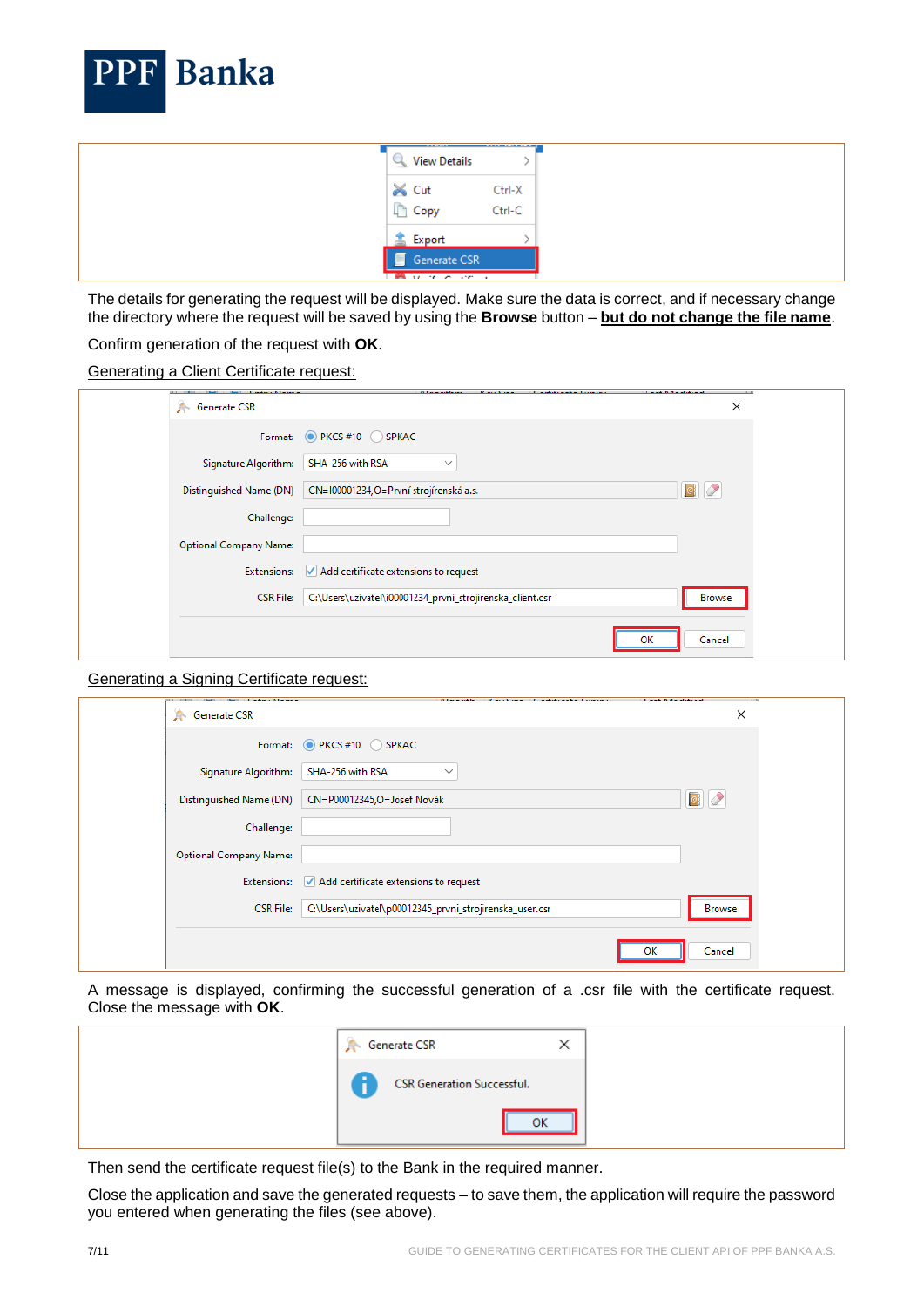

## <span id="page-7-0"></span>**3 Importing certificate requests signed by the Bank**

After processing your certificate requests, the Bank will send back new files with the .cer extension. Save these files in the directory you already created (see section 2), and then import them into KeyStore.

Click the **Open** icon and browse to the directory where you saved the .csr files.

| 糸                    | File Edit View Tools Examine Help MeyStore Explorer 5.5.1 |                              | the contract of the contract of | $\Box$<br>↘  |
|----------------------|-----------------------------------------------------------|------------------------------|---------------------------------|--------------|
|                      |                                                           |                              |                                 |              |
|                      |                                                           |                              |                                 |              |
| <b>Open KeyStore</b> |                                                           |                              |                                 | $\times$     |
| Look In:             | uzivatel                                                  |                              | 植香属非圆<br>$\checkmark$           |              |
| <b>Name</b>          |                                                           | Size Type                    | Modified $\vee$                 |              |
|                      | p00012345_prvni_strojirenska_user.csr                     | 2,05 kB<br><b>Soubor CSR</b> | 31.03.2022 14:15                |              |
|                      | i00001234_prvni_strojirenska_client.csr                   | 2,08 kB<br><b>Soubor CSR</b> | 31.03.2022 14:14                |              |
|                      |                                                           |                              |                                 |              |
|                      |                                                           |                              |                                 |              |
|                      |                                                           |                              |                                 |              |
|                      |                                                           |                              |                                 |              |
| <b>File Name:</b>    |                                                           |                              |                                 |              |
| Files of Type:       | <b>All Files</b>                                          |                              |                                 | $\checkmark$ |
|                      |                                                           |                              | Open                            | Cancel       |

Open each of the two files. The system will request the password you entered when you generated the certificate request (see section 2). Enter the password in the **Enter Password** field and confirm with **OK**.

| Unlock KeyStore 'i00001234_prvni_strojire X |
|---------------------------------------------|
| Enter Password:                             |
| OK<br>Cancel                                |

The certificate request files will open in separate windows.

| File Edit View Tools Examine Help p00012345_prvni_strojirenska_user.csr - KeyStore Ex - - - - - - X |  |  |
|-----------------------------------------------------------------------------------------------------|--|--|
|                                                                                                     |  |  |
| 100001234_prvni_strojirenska_client.csr * p00012345_prvni_strojirenska_user.csr *                   |  |  |

In the details view for one of the files, click on the row showing the certificate request.

|  |  |                   |                                           |                                   |                                                    |                 | File Edit View Tools Examine Help p00012345_prvni_strojirenska_user.csr - KeyStore Ex - |                      | □ | $\mathsf{X}$ |
|--|--|-------------------|-------------------------------------------|-----------------------------------|----------------------------------------------------|-----------------|-----------------------------------------------------------------------------------------|----------------------|---|--------------|
|  |  |                   |                                           |                                   |                                                    |                 |                                                                                         |                      |   |              |
|  |  |                   | i00001234 prvni strojirenska client.csr ® |                                   | p00012345_prvni_strojirenska_user.csr <sup>%</sup> |                 |                                                                                         |                      |   |              |
|  |  | <b>Entry Name</b> |                                           |                                   | Algorithm                                          | <b>Key Size</b> | Certificate Expiry                                                                      | <b>Last Modified</b> |   |              |
|  |  |                   |                                           | p00012345_prvni_strojirenska_user | <b>RSA</b>                                         | 2048            | 2023-03-31 14:11:34 CE 2022-03-31 14:12:08                                              |                      |   |              |

Right-click on this row and from the context menu choose **Import CA Replay** and **From File**.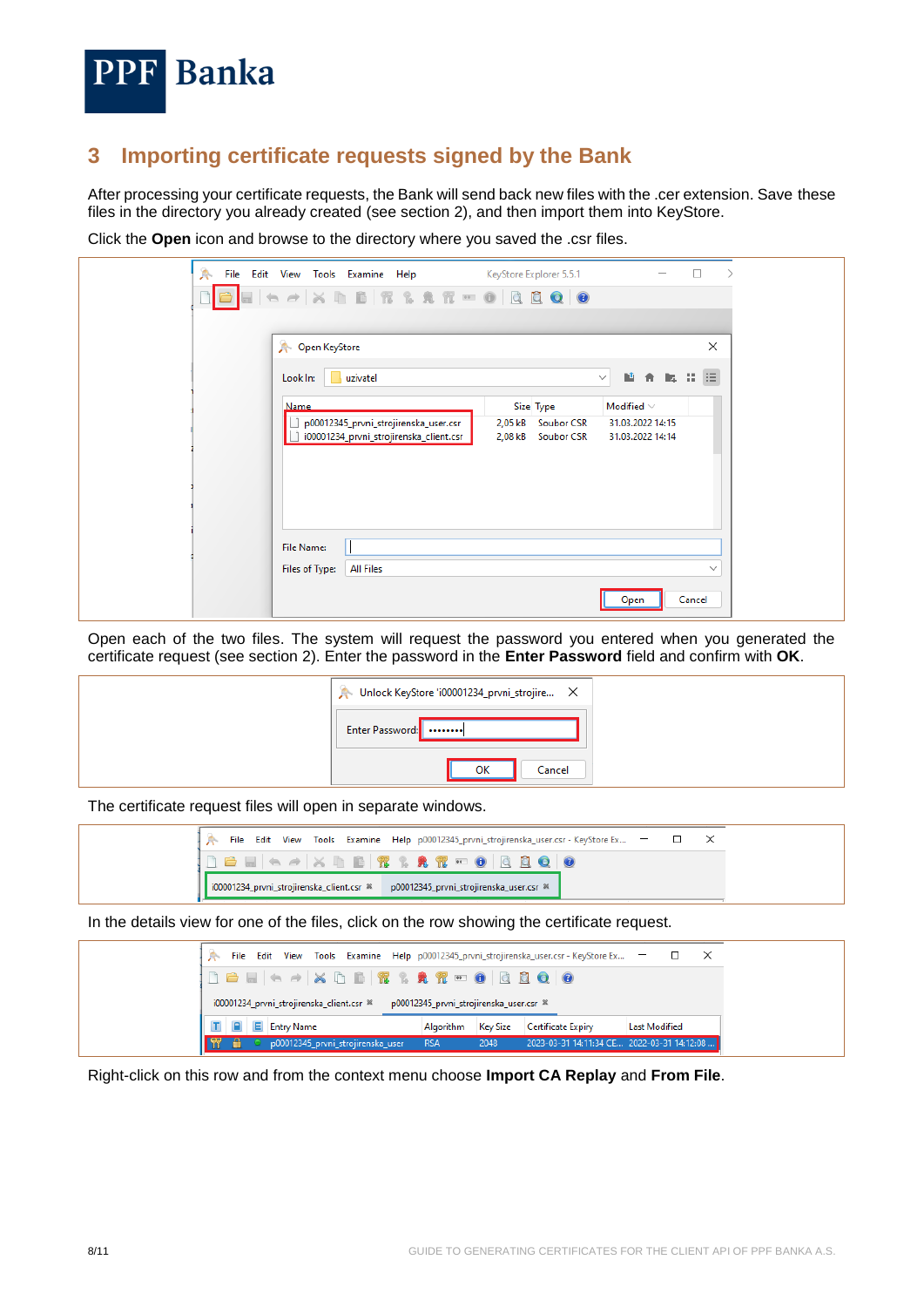

The system will request the password you entered when you generated the certificate request (see section 2). Enter the password in the **Enter Password** field and confirm with **OK**.

| Unlock KeyStore 'i00001234_prvni_strojire X |  |
|---------------------------------------------|--|
| Enter Password:                             |  |
| ок<br>Cancel                                |  |

Select the file with the corresponding certificate request signed by the Bank, then click **Import**.

| <b>A</b> Import CA Reply     |                                                                                  |              |                                        | ×                                         |
|------------------------------|----------------------------------------------------------------------------------|--------------|----------------------------------------|-------------------------------------------|
| Look In:                     | uzivatel                                                                         | $\checkmark$ | 随合胸                                    | $\mathbb{R}^n$ is $\mathbb{R}^n$          |
| Name                         |                                                                                  |              | Size Type                              | Modi                                      |
|                              | i00001234_prvni_strojirenska_client.cer<br>p00012345_prvni_strojirenska_user.cer | 1,62 kB      | Certifikát za<br>1,60 kB Certifikát za | 01.04<br>01.04<br>$\mathbf{r}$<br>$\cdot$ |
| File Name:<br>Files of Type: | <b>All Files</b>                                                                 |              |                                        | $\checkmark$                              |
|                              |                                                                                  |              | Import                                 | Cancel                                    |

A message displays, confirming the successful import of a .cer file with a certificate request signed by the Bank. Close the message with **OK**.

| Import CA Reply<br>ж        |  |
|-----------------------------|--|
| CA Reply Import Successful. |  |
| OK                          |  |

Repeat this procedure with the second file.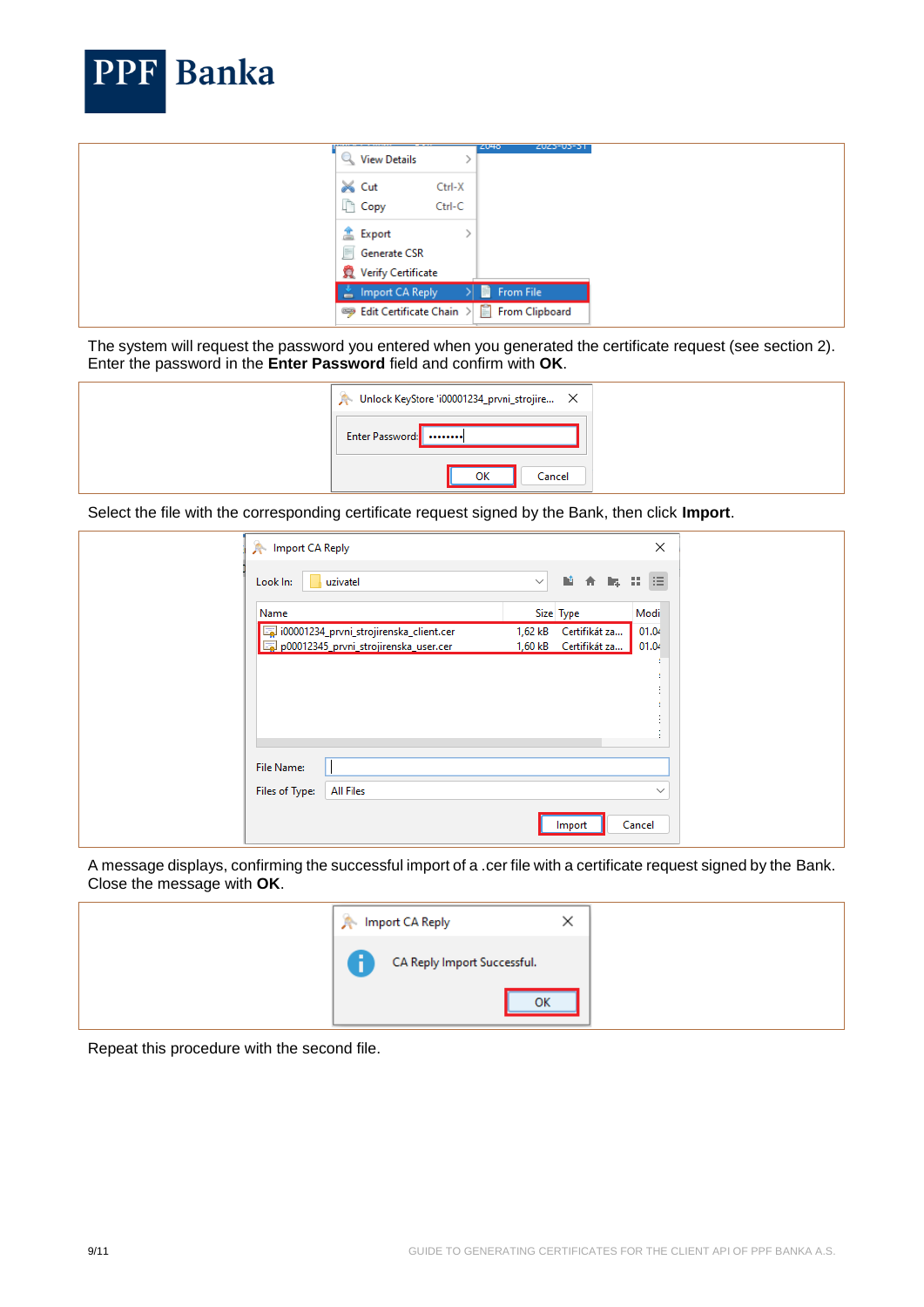

### <span id="page-9-0"></span>**4 Exporting the full certificate**

After successfully importing the certificate requests signed by the Bank, export the full certificates for use in the Client API.

In the details view for one of the open files (see section 3), click on the row showing the certificate request.



Right-click on this row and from the context menu choose **Export** and **Export Certificate Chain**.

| <b>View Details</b>     |                  | 2023-04-11 13:30:52<br>2048 |  |
|-------------------------|------------------|-----------------------------|--|
| iiiX Cut<br><b>Copy</b> | Ctrl-X<br>Ctrl-C |                             |  |
| Export<br>-             |                  | <b>Export Key Pair</b>      |  |
| Generate CSR<br>₽       |                  | 蒙 Export Certificate Chain  |  |
| Verify Certificate      |                  | <b>Export Private Key</b>   |  |
| ■ Import CA Reply       |                  | <b>Export Public Key</b>    |  |

Select the following options for certificate generation:

| <b>Field</b>          | Data to be entered                                                                                                                                                       |
|-----------------------|--------------------------------------------------------------------------------------------------------------------------------------------------------------------------|
| <b>Export Length:</b> | <b>Check Head Only</b>                                                                                                                                                   |
| <b>Export Format:</b> | Check $X.509$                                                                                                                                                            |
| PEM:                  | Check this option                                                                                                                                                        |
| <b>Export File:</b>   | Make sure the data is correct, and if necessary change the directory where the<br>request will be saved by using the Browse button - but do not change the file<br>name. |

Confirm the export of the certificate with **Export**.

|                        | ×<br>Export Certificate Chain 'i00001234_prvni_strojirenska_client' |               |  |  |  |  |  |  |
|------------------------|---------------------------------------------------------------------|---------------|--|--|--|--|--|--|
|                        | Export Length: <b>O</b> Head Only<br><b>Entire Chain</b>            |               |  |  |  |  |  |  |
| Export Format: 3 X.509 | $\bigcirc$ PKCS #7<br>PKI Path SPC                                  |               |  |  |  |  |  |  |
| PEM:                   |                                                                     |               |  |  |  |  |  |  |
| <b>Export File:</b>    | C:\Users\uzivatela.i00001234_prvni_strojirenska_client.cer          | <b>Browse</b> |  |  |  |  |  |  |
|                        | Export                                                              | Cancel        |  |  |  |  |  |  |

The system will display a warning that a file with this name already exists, and ask if you want to overwrite it  $$ confirm using the **Yes** button.